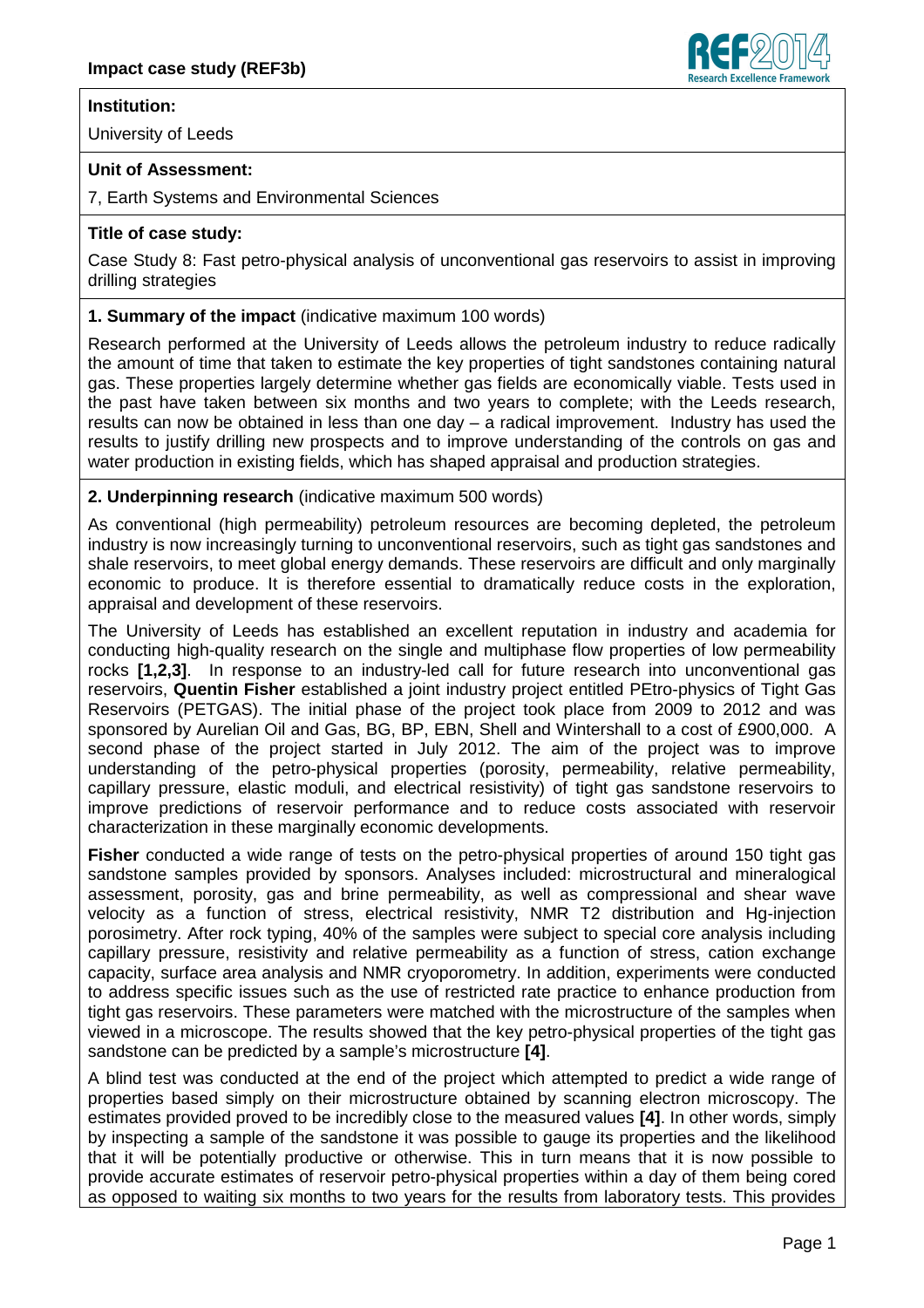

the operators with an early indication of the likely reservoir performance, allowing them to optimise future appraisal and development programmes or in some cases relinquish the asset to avoid more fruitless expense **[4]**.

PETGAS has also conducted specific experiments that should lead to changes in practice within the industry. For example, experiments were conducted to address the impact of stress on absolute and relative permeability of tight gas sandstones. The results suggest that these properties are extremely stress-dependent and that it would be worthwhile implementing restricted rate practice in which lower pressure drawdowns/production rates are used to improve longer-term production **[4]**.

# Key researcher

Professor **Quentin Fisher**, Researcher, University of Leeds spin-out company RDR (1992-2008); Principal Researcher (2003-2007) and Professor of Petroleum Geoengineering (2008-present) in the School of Earth and Environment, University of Leeds.

# **3. References to the research** (indicative maximum of six references)

The initial foundations for the PETGAS project stemmed from research conducted at the University of Leeds on fault rocks.

- 1. **Fisher**, Q.J. and Knipe, R.J. (1998) Fault sealing processes in siliciclastic sediments, *Geological Society Special Publication*, **147**, 117-134. DOI: 10.1144/GSL.SP.1998.147.01.08.
- 2. **Fisher**, Q.J. and Knipe, R.J. (2001) The permeability of faults within siliciclastic petroleum reservoirs of the North Sea and Norwegian Continental Shelf, *Marine and Petroleum Geology*, **18**, 1063-1081. DOI: 10.1016/S0264-8172(01)00042-3.
- 3. Al-Hinai, S., **Fisher**, Q.J., Al-Busafi, B., Guise, P., and Grattoni, C.A. (2008) Laboratory Measurements of the Relative Permeability of Cataclastic Faults: An Important Consideration for Production Simulation Modelling, *Marine and Petroleum Geology*, **25**, 473-485. DOI: 10.1016/j.marpetgeo.2007.07.005
- 4. Fisher, Q.J. (2011) PETGAS Report.

*This research and report have led directly to the impact outline within this case study and are still confidential and only available to sponsors. A username and password will be provided to the reviewers of the case study so they can view the project website (www.see.leeds.ac.uk/petgas), which contains all of the results and reports from the project.*

#### 5. **Details of the impact** (indicative maximum 750 words)

PETGAS created an impact from a very early stage and was viewed as being so successful by the sponsors that it they provided a further £930,000 to fund a second stage of the project. It also led to a £400,000 spinout project, SHAle PErmeability (SHAPE) that is applying the same technology to characterize the properties of shale gas resource plays.

PETGAS proved particularly useful for Aurelian Oil and Gas (now part of San Leon) during their appraisal of the Siekierki project, which is a large tight gas reservoir in Poland. In 2011-2012, Aurelian spent £35 million drilling and hydraulically fracturing two horizontal wells within the Siekierki Field. The well performance was not as good as was hoped for, in that low gas production rates were accompanied by high water production rates. Aurelian and several of their consultants initially thought that the poor performance resulted from the hydraulic fractures intersecting natural fractures that drained the underlying aquifer. A plan was therefore made to drill additional wells in an area less likely to contain natural fractures. However, results from Leeds as part of the PETGAS project provided an alternative explanation for the production behaviour. In particular, based on microstructural analysis of the reservoir rock and comparing these to other rocks on the PETGAS database it was possible to rapidly estimate the key petro-physical properties (permeability, capillary pressure and relative permeability) that controlled gas flow in the reservoir. These properties were then incorporated into a production simulation model and suggested that gas expansion in the reservoir was responsible for the high rates of water production instead of the presence of open fractures. The results from the simulation model indicated that it was possible that the brine production rates would decrease with time. Overall, these results had a very rapid